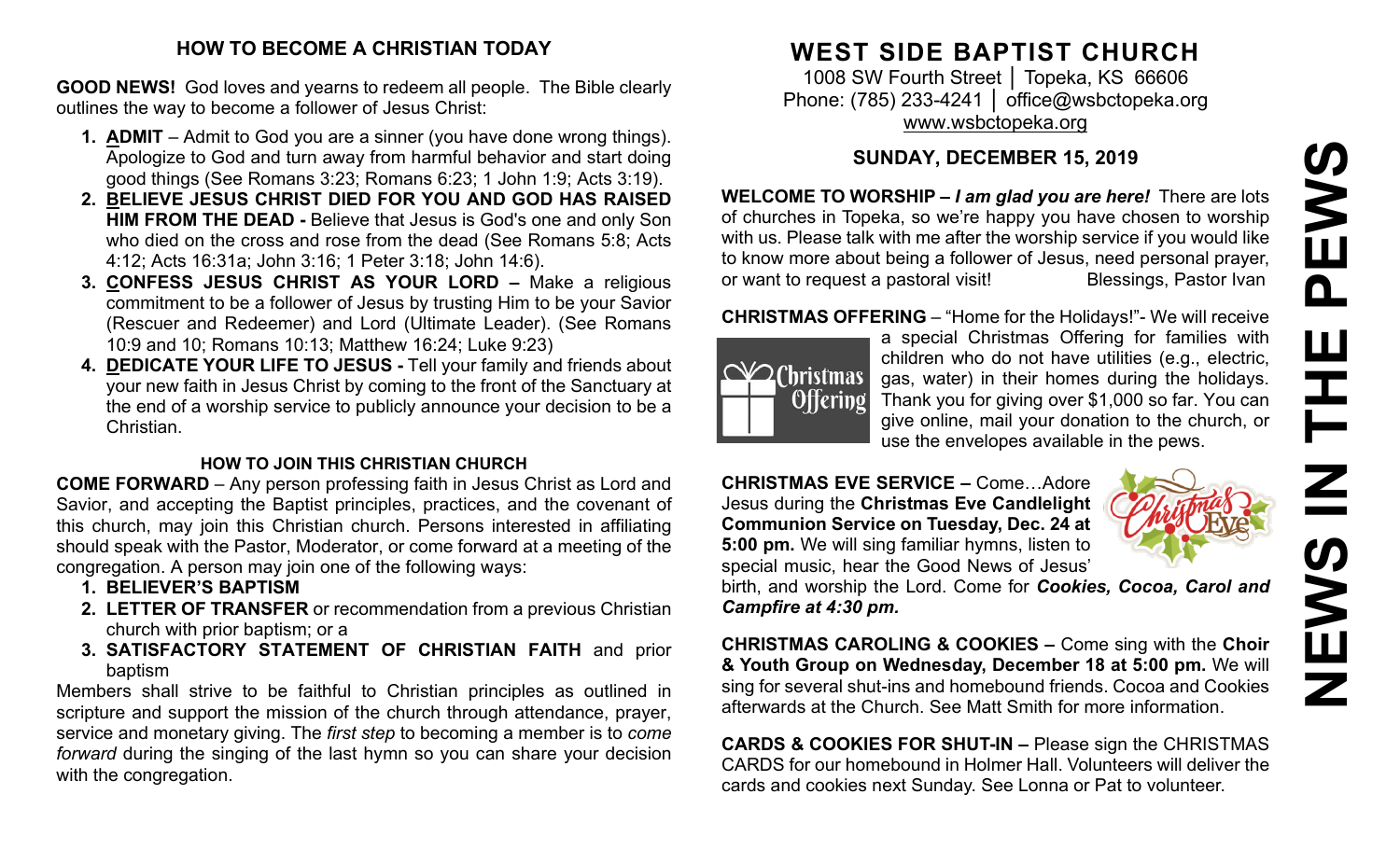**ANNUAL REPORTS –** It is that time again for all the Council members to start thinking of what you want in your report. Please submit your report to Lynda in the Church Office [office@wsbctopeka.org](mailto:office@wsbctopeka.org) by Friday, January 17, 2020. The **Annual Meeting will be held on Sunday, Jan. 26 at 12:00 pm, downstairs.** 

**BABY CLOSET -** As we begin to prepare for Christmas, the Baby Closet is



asking for help to fill 50 personal care bags for families that visit the Baby Closet during December. Items needed for the bags include **deodorant, shampoo, body wash, toothpaste and toothbrushes, combs, band aids and lotion.** We thank each of you for helping us out with this project. The families are happy to receive these bags

**BIBLE STUDY** – **Bible Study at 10:30 am every Wednesday in Holmer Hall.** Come for the one-hour small group study of the biblical book "**MICAH."** Bible studies are free and open to the public.

**CHOIR CHANGES -** All who enjoy singing and have some available time to spend learning music are invited to join the Choir on *Wednesday's at 7:00 pm*, Contact our Choir Director, Matt Smith at (785) 230-6442 if you have any questions or songs you would like to sing.

**FIFTH SUNDAY** *CAROLING* **& UGLY SWEATER SUNDAY at WESTSIDE CHRISTIAN CHURCH** – The Congregation voted during our recent Business Meeting to accept the

invitation of Westside Christian Church: To make sure we sing your favorite song during the holidays, we will have a **Fifth Sunday Caroling on, December 29 at 10:30 am. Wear Your** 



**Ugliest Christmas Sweater to Westside Christian Church, 432 SW Lindenwood Ave, Topeka, KS 66606. Sunday school at 9:15 [am at](https://creativecommons.org/licenses/by/3.0/) WSBC.**  There will be no sermon only the Gospel message in song!



**HOSPITAL & EMERGENCIES –** If you or a loved one is admitted to the hospital for an emergency or for surgery, **the hospital staff and chaplains' office will NOT contact the Church Office or the Pastor**. **You or a family member must call the Church Office at (785) 233-4241 or the PASTOR at HOME (785) 267-0936**. Pastor is willing to visit the hospital and pray prior to surgeries.

# **WEEKLY CALENDAR**

### **SUNDAY, DECEMBER 15**

| $9:15$ am  | <b>Sunday School</b> |
|------------|----------------------|
| $10:30$ am | Worship Service (S)  |

#### **MONDAY, DECEMBER 16**

| $9:00$ am | <b>Baby Closet</b> |
|-----------|--------------------|
|-----------|--------------------|

## **TUESDAY, DECEMBER 17**

| $5:30 \text{ pm}$ | Christian Ed Meeting (HH)      |
|-------------------|--------------------------------|
| $6:00 \text{ pm}$ | Capital City Men's Chorus (FH) |

# **WEDNESDAY, DECEMBER 18**

| $10:30$ am       | Bible Study – Book of Micah (HH)        |
|------------------|-----------------------------------------|
| $3:30 - 5:30$ pm | Fruit & Vegetable Food Pantry (FH)      |
| $5:00 - 7:00$ pm | <b>Baby Closet Ministry</b>             |
| $5:00$ pm        | <b>Christmas Caroling &amp; Cookies</b> |
| $5:30 - 6:00$ pm | No Free Supper (FH)                     |
| $6:00 - 7:00$ pm | No WWW Bible Clubs                      |
| $7:00$ pm        | Choir Practice (S)                      |
|                  |                                         |

## **THURSDAY, DECEMBER 19**

| $1:00 - 3:00$ pm | <b>Baby Closet Ministry</b> |
|------------------|-----------------------------|
|------------------|-----------------------------|

# **FRIDAY, DECEMBER 20 PASTOR'S DAY OFF**

| 6:00 pm | Movie Night "The Star" (HH) |  |
|---------|-----------------------------|--|
|---------|-----------------------------|--|

# **SATURDAY, DECEMBER 21**

## **SUNDAY, DECEMBER 22**

| $9:15 \text{ am}$ | <b>Sunday School</b> |  |  |
|-------------------|----------------------|--|--|
| $10:30$ am        | Worship Service (S)  |  |  |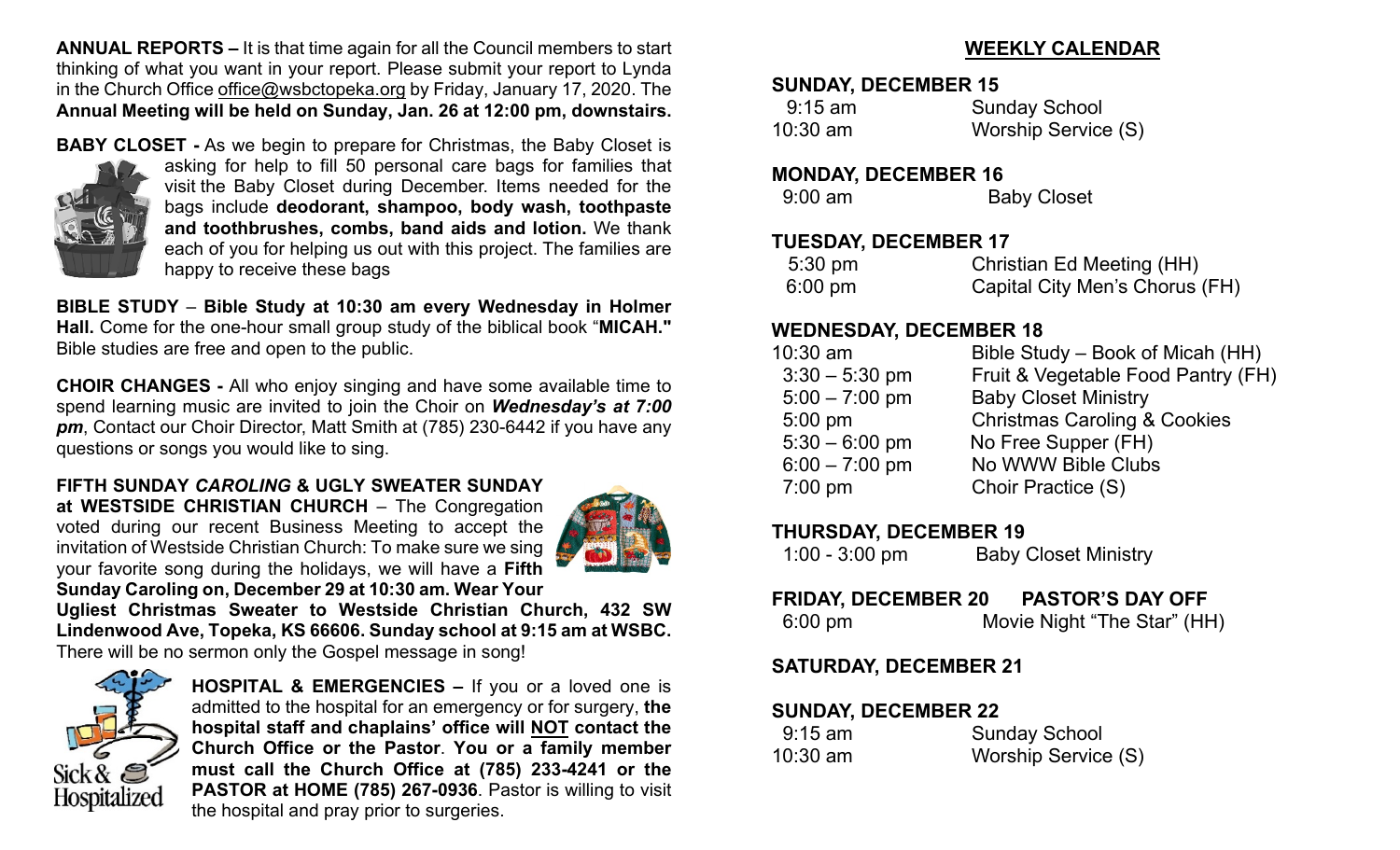### **OUR THOUGHTS AND PRAYERS**

Carpenter, Al & Bradley – Health concerns Carpenter, Harry and Pat – Health concerns Davis, Valarie – Health concerns (Bev. McCurdy's neighbor and friend) Goff, Jim – Health concerns Jones, Gwen – Health concerns (Potwin Presbyterian) Key, Charles – Health concerns (Nelda Janway's brother) Lewis, Joanna – Health concerns (Nelda and Jack Janway's grandniece) Longstaff, Judy and Ernie – Health concerns Mansfield, Jan – Health concerns Matthiessen, Jessica – Health concerns May, Nancy – Health concerns McClain, Sherry – Grief, husband passed on Nov. 30 (Nancy Ohse's friend) Miller, Jeannine – Health concerns (Tera Triggs' mom and WSBC Volunteer) Morris, Don and Molly – Health concerns Plankinton, Juanita – Health concerns and rehabilitation Poe, Becky & Terry – Health concerns Roach, Carolyn – Health concerns (Nelda Janway's sister) Springer, Keith – Health concerns (Marianne Spano's brother) Springer, Larry – Health concerns (Marianne Spano's brother) Swank, Kim – Health concerns Wildman, Kay – Infection in leg Zab, Lola – Health concerns (Marianne Spano's sister) High School & College Students – finals Human Trafficking / Sexual Slavery International Ministries and Missionaries (Global Servants) Ward Meade Neighborhood WWW Kids Bible Club **HOMEBOUND & CARE FACILITIES:**  \*Allbert, Portia<br>\*Cunningham, June – Brewster Place \*May, Renea  $*$ Cunningham, June – Brewster Place \*Dell, Shirley & Larry \*Merrifield, Marie – Lexington P. \*Farrar, Helen –Plaza West \*Moody, Rogene – Homestead \*Haney, Gerald \*Pasley, Ken - Brookdale \*Hunter, Russ \*Penny, Theo \*Johnson, Mary Lou – Aldersgate \*Perkins, Edward \*Kieffer, Alice \*Plankinton, Juanita \*Landis, Etta – Capital Ridge \*Smith-Tindall, Hazel – Ottawa

#### **FOOD PANTRY - The Free Fruit & Vegetable Food Pantry is now open**



**every Wednesday from 3:30 to 5:30 pm.** Call the Church Office at (785) 233-4241 for more information. **BRING a government-issued PHOTO ID and a piece of US Mail with the client's NAME and CURRENT ADDRESS as proof-ofresidency** *every visit*. **NOVEMBER PANTRY REPORT** - 918 Individuals (452 adults, 372 children, and 94 seniors) in 241

families were able to receive free bread, fruits, vegetables, and other items (total 6,480 pounds) from the Fruit & Vegetable Food Pantry at West Side Baptist Church during the month of November 2019. The Fruits & Vegetable Food Pantry will be open on Wednesdays in December (4, 11, and 18) from 3:30 pm to 5:30 pm. *The Pantry will be CLOSED on December 25 and January 1 for the winter holidays.* Call the Church Office at (785) 233-4241 for more information. Equal Opportunity. \*All food is available at no cost. **We need** *empty egg cartons and reusable bags***.** 

**YOU'RE INVITED TO SUNDAY SCHOOL -** Be kind to yourself and join a class! It's an opportunity to learn more about the Bible, our faith, ourselves, our past, present, & future, and our Savior. We are offering four different class opportunities for adults.

- "**The Apostles Creed: Together We Believe**" by Matt Chandler taught by Jack Janway upstairs in the first room off the elevator. It is a new 12-week, video-based study. Each session is based on a part of the Apostles Creed and how it applies to living as Christians.
- "**The Basics of Christian Faith**" taught by Pastor Ivan. It meets downstairs in the Youth Room.
- "**Outlive Your Life" by Max Lucado**. Rexanne Greuter is leading a women's class discussing ideas and spending meaningful time in prayer support. This class is upstairs in the first room off the South stairway.
- **"Reading the Bible as Literature"** a video series taught by Doug Mauck in Holmer Hall. These videos help bring the Bible to life and increase our understanding.

You would be welcomed at any of these classes. They are open to all. It's a great chance to fellowship with other believers and to enhance your spiritual growth. Classes begin @ 9:15 every Sunday morning.